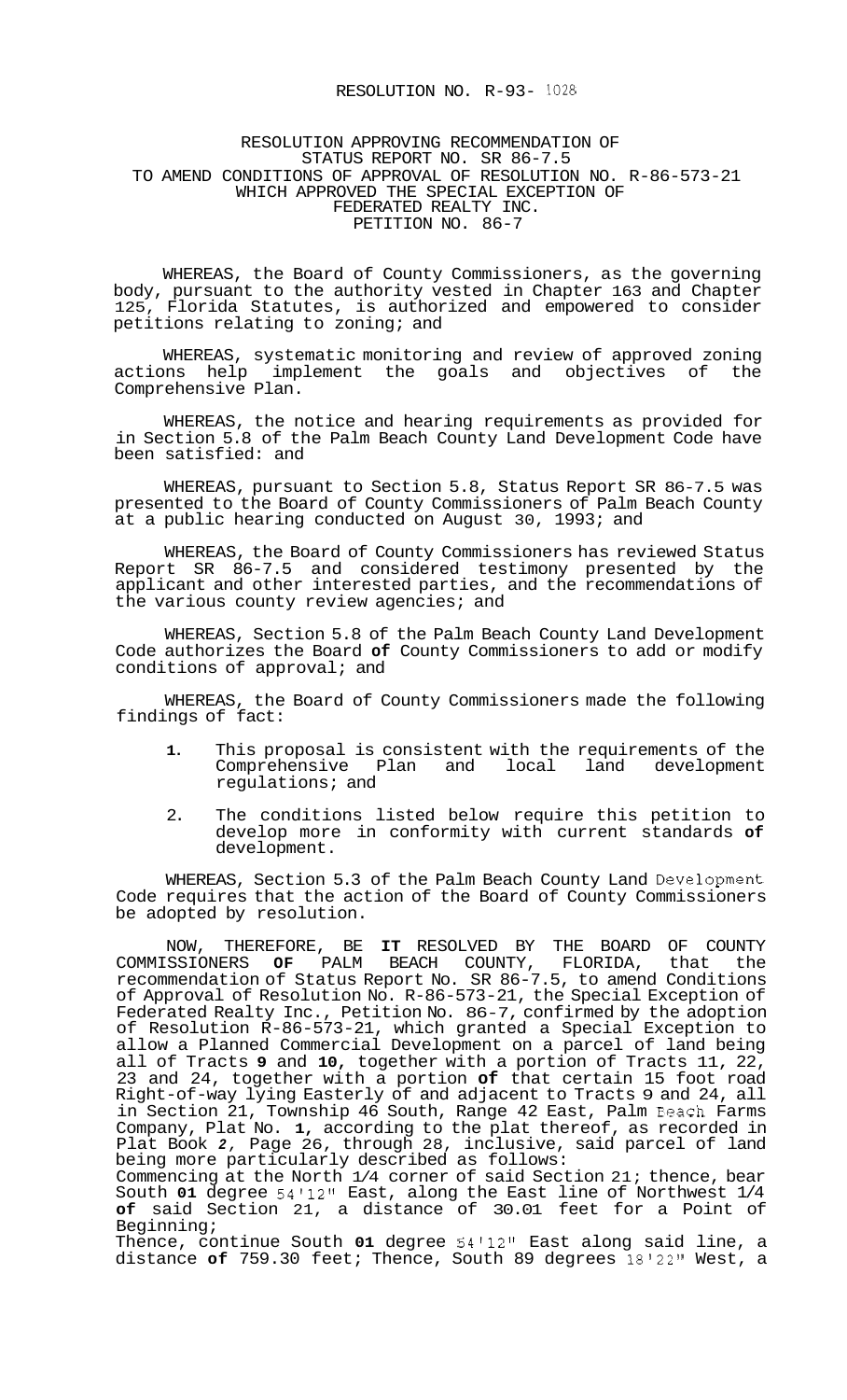distance of 989.60 feet; Thence, North *00* degree 41'38'' West, a distance of 706.39 feet to the Southerly Right-of-way line of Lake Worth Drainage District L-34 Canal, as recorded in Deed Book 113, Page 76: thence, North 89 degrees 22'49" East, along said Right-of-Way line, a distance of 297.14 feet to the intersection thereof with the West line of said Tract **10;** Thence, North *00* degree 53'48" West, along the West line of said Tract **10,** a distance of 54.01 feet to the Northwest corner of said Tract **10;** Thence, North 89 degrees 22'49" East, along the North line of said Tracts 9 and **10**  and its Easterly prolongation, a distance of 677.56 feet to the Point of Beginning, being located on the southwest corner of the intersection of Delray West Road and Hagen Ranch Road in a CG-General Commercial Zoning District, is approved, as amended, subject to the following conditions:

A. The petitioner shall comply with all previous conditions of approval unless expressly modified herein.

# B. ALL PETITIONS

**1.** Condition number A.3 of Resolution R-93-653 which currently states:

> The petitioner shall receive site plan certification for the subject property, as amended as required by the conditions of approval, on **or** before November **30,** 1992.

Is hereby amended to state:

The petitioner shall receive site plan certification for the subject property, as amended as required by the conditions of approval, prior to the issuance of a building permit. (ZONING)

#### **C.** USE LIMITATION

**1.** Condition number **3** of Resolution R-93-653 which currently states:

> No retail business activities shall be allowed on the site, including deliveries, prior to 6:OO a.m. nor continue later than 11:OO p.m. (CODE ENFORCEMENT)

Is hereby amended to state:

No business shall be open to the public, nor deliveries be permitted, prior to 6:00 a.m.<br>nor continue after 10:00 p.m. (CODE nor continue after 10:00 p.m. ENFORCEMENT)

#### **D.** SIGNS

**1.** Condition number P.l. of Resolution R-93-653 which currently states:

> Signs fronting on Atlantic Avenue shall be limited as follows:

- a. Maximum sign height, measured from finished grade - ten **(10)** feet:
- b. Maximum sign face area per side = 100 square feet:
- *c.* Maximum number of signs one **(1).**  (BUILDING)

Is hereby amended to state: